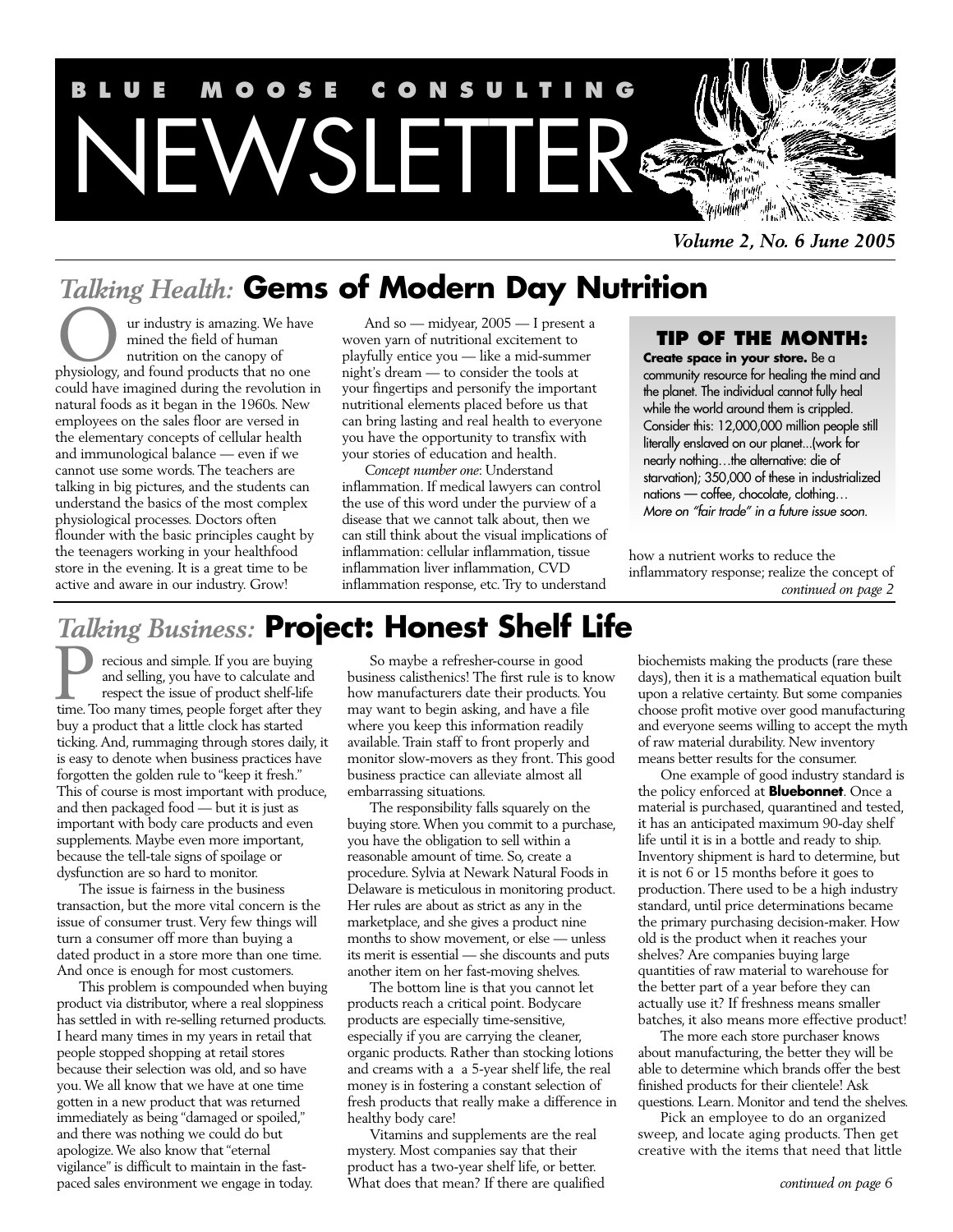#### **Gems of Modern Nutrition**

*continued from page 1*

free radical damage and its cascading effects — and think antioxidant nutrients.

*Concept number two:* Lead the consumer beyond multivitamins. In my consumer talks, I always state that I believe that people need at least four things above a multi, which everyone takes.When teaching staff, this means mastering the quick dialogue of information used as one explains the merits of the multivitamin choices. And my prejudiced order of nutritional advisement to recommend to everyone is: first — an omega-3 supplement to balance good "essential" fats in the body; second — a round of a strong and viable probiotics (and **Essential Formulas** Probiotics 12 is without peer internationally!); third — a good digestive enzyme for every eating adult; and finally — as a sale to everyone who is looking for foundational support — a well-rounded antioxidant formula (and I suggest rotating among 2-3 that have the widest range of options and berries, berries, berries. A Quality manufacturer for the expensive nutrients is wisest!)

So, your consumer will be groomed for optimal health armed with five solid products that do exponential good on every level of the body!

And to these ideas, we should round off the top ten most important nutrients available to us in our service to health at mid-year, mid decade. Here are the main contenders, with two surprises to many of you.

1. **Vegetarian SOD** — GliSODin. This product is only offered by a few cutting edge companies at the moment, but I stake my reputation on its future as one of three most important antioxidants of the era. A truly measurable, bioavailable dismutase that breaks down the deadliest free radical, superoxide class. Literally, a new class antioxidant. Superoxide dismutase GliSODin: learn its application and ignore inconsistent imitators.

2. **CoQ10**.The best energizer I have ever encountered.We all need a little heart help, and wouldn't energy and antioxidant support be a fruitful combination. Please, though, beware the widespread introduction of inferior CoQ10s in our industry. Results occur with good manufacturers.

3. **Alpha Lipoic Acid**. Antioxidant recycler, liver bodyguard.Water and fat soluble antioxidant.ALA nearly does it all!

4. **Nucleotides**. Catch this solid wave early.As amino acids are to protein, nucleotides are to RND/DNA.Another nutrient with deep scientific evidence. Used in hospitals for decades. Just as important for cell & tissue growth, as the immune system and the revitalization of the gut.Another new nutrient that clinicians will champion once they know availability and verifiable application.

5. **Plant-based probiotics**. The best choice for a healthy human digestive tract. The future of probiotics.

6. **Omega-3 Nutrition**.Why do you think **Nordic Naturals** is such a fantastic seller in every store? It is about balance, and we need functionally-available omega-3 nutrients While flax, hemp, EPO and borage round out the essential fats — it is fish oil that is the premier choice if you consume animal products: and no research can justify any other credible claim! Remember purity, though. Nordic Naturals has been the quality leader from mercury to dioxins to PBDE.

7. **L-Carnitine**.The gatekeeper of proper cellular fat utilization. Heart strength, antioxidant support and proper energy metabolism. Crucial.

8. **Noni**.Yes, a food. Good to finish with some actual foods. Noni has emerged from the world of multi-level marketing and hype to take its place in the world of the essential. The scientific research is there. Look to **Genesis Today** for the best quality on the market. Article in the July BMC newsletter. (www.genesistoday.net)

9. **Aloe Vera**. A timeless classic. For the purists/for everyone: they can get 200 nutrients in one miracle plant. Collagen support, immuno-supportive enhancement, and digestive cure. Don't sell diluted stuff: promote something your body will feel —

#### **Aloe Life International**.

10. **The educated salesperson**.Yes, nothing is more important to this equation than staff knowledge.With all the crass hype in the media, your consumers need someone who speaks with clear education and an honest heart. These employees are pricelessnurture them!

New nutrients, an emerging vocabulary. Slowly, but surely, these words are being "mainstreamed into our consciousness"… from manufacturer to buyer to staff to customer, everyone is part of education-asempowerment. So, another year/another crazy Blue Moose pronouncement.Take this info seriously though, it is the storyline for the next wave of healthful human evolution.A strong body leads to the possibility of a strong and evolved mind, which leads to a critical mass necessary to reverse the environmental

#### **TAKE 5 MINUTES**

The time is coming when Blue Moose Consulting will be providing conduits for radio talk shows: we will provide speakers on occasion to go on your local airwaves and expertly talk about products that you sell. Start a file for radio contacts and start to ask other retailers which programs and stations are best venues to "get people in." This outreach is another channel for you to gain new customers. Ideas now? Call Jamie Daly, General Manager at BMC at 703-521-4567

#### **ADVERTISING TO HELP YOU SELL**

Manufacturers' ads are maximized when you are informed

#### **Essential Formulas**

Print ads trade publications: "Taste For Life – The Retail Approach", "Whole Foods Magazine". Print ads consumer publications: "Taste For Life", "Vegetarian Times", "Total Health for Longevity", "Alternative Therapies", "Integrative Medicine"

#### **Himalaya USA**

Fast Track Ads in Vegetarian Times, Taste for Life, and Whole Foods Magazine in June.

#### **Perfect Organics**

Shea Butters in an advertorial spread in Elle magazine and Super Moisturizing Lip Balms in an advertorial spread in Elle Girl Magazine.

#### **Well-in-Hand**

Zero Zitz Astringents are in Vitamin Retailer – current issue

degradation of our earth home. Believe. Remember why you are involved, and rise to the occasion through knowledge.

Thanks for all your support for the past 3.5 years, with love,

Michael@Blue Moose Consulting

Support every line that Blue Moose Consulting represents. Become a Blue Moose Store!

*Gems dedicated to the research of Carl Germano, Bluebonnet and to Jen* ❂

## **ANOTHER REASON TO JOIN NNFA.**

**NNFA Launches Online Codex Resource Center** In the wake of the widely circulated, erroneous reports regarding Codex Alimentarius and its effect on the U.S. dietary supplement industry, NNFA has launched an online Codex Alimentarius Resource Center. "Although we have regularly communicated the facts to our members about Codex…with all the misinformation that has been circulating, we think it will be helpful to have accurate information collected in one convenient place," said David Seckman, NNFA executive director and CEO. He added that if DSHEA — the Dietary Supplement Health and Education Act of 1994 — were to actually be imperiled, whether from an international or domestic threat, it would be NNFA's first priority to ensure the law is preserved. The center can be accessed directly at **www.nnfa.org/codex**

The National Nutritional Foods Association, founded in 1936, represents the interests of manufacturers and retailers of a wide variety of natural products including organic and health foods, natural ingredient cosmetics, sports nutrition products and vitamins, herbs and other dietary supplements. **www.nnfa.org/**

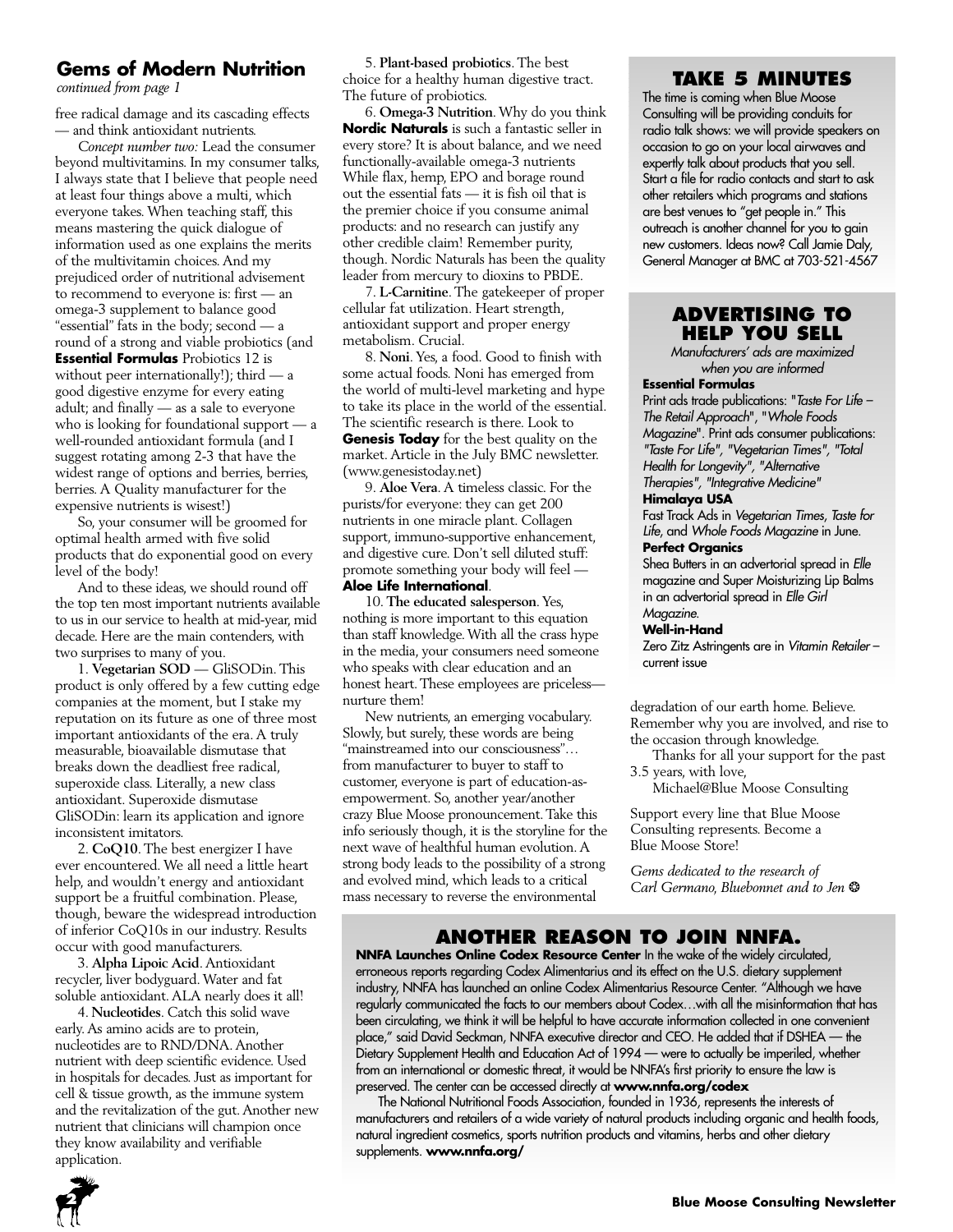

#### **Women's Product Special 20% OFF**

Female Libido Tonic Healthy Menopause Tonic Mother's Lactation Tonic

PMS Tonic

Women's Health Tonic

#### **"Energy & Emotion" Program 20% OFF**

American Ginseng Chinese Ginseng Chinese Glycerite Eleuthro Extract Eleuthro Glycerite

*Note: Herb Pharm will no longer carry Tea Tree Suppositories.*

Not represented by BMC in NJ, NC



## **NORDIC NATURALS**

**June Specials** Buy-in dates (June 1-June 30)

#### **20% SPECIAL**

- #2790 Ultimate Omega 120s **New!!**
- Complete Omega 60s

#### **New Products:** Great News!!!

The great-tasting, strong-selling liquid Nordic fish oils are now available in larger bottles, at great savings. Whereas before, they were sold in 4 oz bottles for around \$20, we are moving to less expensive, 8 oz bottles for a tremendously better price. Sometimes the packaging is an important part of the price, and these oils have caught on in America, so offer the best and sell-sell-sell! Available early June!

#### **15% OFF INTRODUCTORY ORDER**

#### **Omega-3 Liquid- 8oz!!!**

- 8 oz/bottle, 1 tsp/serving
- Item # RUS-02763
- Retail \$24.95, Wholesale \$14.97

#### **Complete Liquid- 8oz!!!**

- 8 oz/bottle, 1 tsp/serving
- Item # RUS-02773
- Retail \$29.95, Wholesale \$17.97

Not represented by BMC in NJ and parts of PA Not represented by BMC in NC, WV Not represented by BMC in NC, WV



#### **ACTIVE LIFESTYLE T-SHIRT PROMOTION May 30-July 15**

between these dates, for every \$395 worth of Bluebonnet products purchased, the store will get (1) one Bluebonnet "Healthy Living" T-shirt for free. Max (4) t-shirts per order

- A thrill to wear: 100% cotton, heavy-weight, wheat colored t-shirts
- Sale applies to every product
- Expand the line and get shirts for the entire staff!!
- Carrying a message that promotes natural foods stores: **"Healthy Living Requires Higher Learning. Find Both at Your Favorite Natural Foods Store"**

Bluebonnet, working for you.

You pick the products, you create the sales, all existing discounts still apply. And you reap the rewards. Healthy Living Requires Higher Learning

# NEWTON homeopathics

Always safe, always effective.

You have my word on it. Buy the Newton allergy formulas. Recommend them for every applicable instance. And see better results than you have ever seen with homeopathy for allergies of every kind. Dr. Luc's formulas are different, and they are that good. Plus, in the season, you can make an extra profit on all the bestsellers in these categories. Newton Homeopathics is not the same thing every drug store offers. From the #1 detoxifier onward, these formulas are clinically developed to work with modern maladies. Back to the liver, for results.

#### **ALLERGIES AND HAYFEVER Stock Up This Spring With These Seasonal Specials**

- 
- 
- 
- # 25 Throat Irritation F08 Allergies
- # 38 Bug Bites F59 Hypercalm
- # 39 Cold Sores
- 
- # 41 Eye Irritation **Women**
- 
- # 55 Pollen & Weed Formula # 16 Candida # 56 Dust, Mold & Animal Dander
- # 57 Dairy & Grain Formula # 46 Feminine Itching
- # 58 Food Additive Formula # 47 Hair & Scalp

#### **Special #1** Buy 6-11 Same SKU —**SAVE 10% Special #2** Buy 12-23 Same SKU—**SAVE 15% Special #3** Buy 24-more—**SAVE 20%**

Must mention discounts at time of order. Discounts good until June 30





#### **Over the Counter Newton''s For My Kid** # 2 Cough & Asthma F02 Asthma Rescue # 7 Hayfever F03 Sniffles # 17 Eczema F06 Earache

F34 Bangs and Scrapes

# 10 Bladder Irritation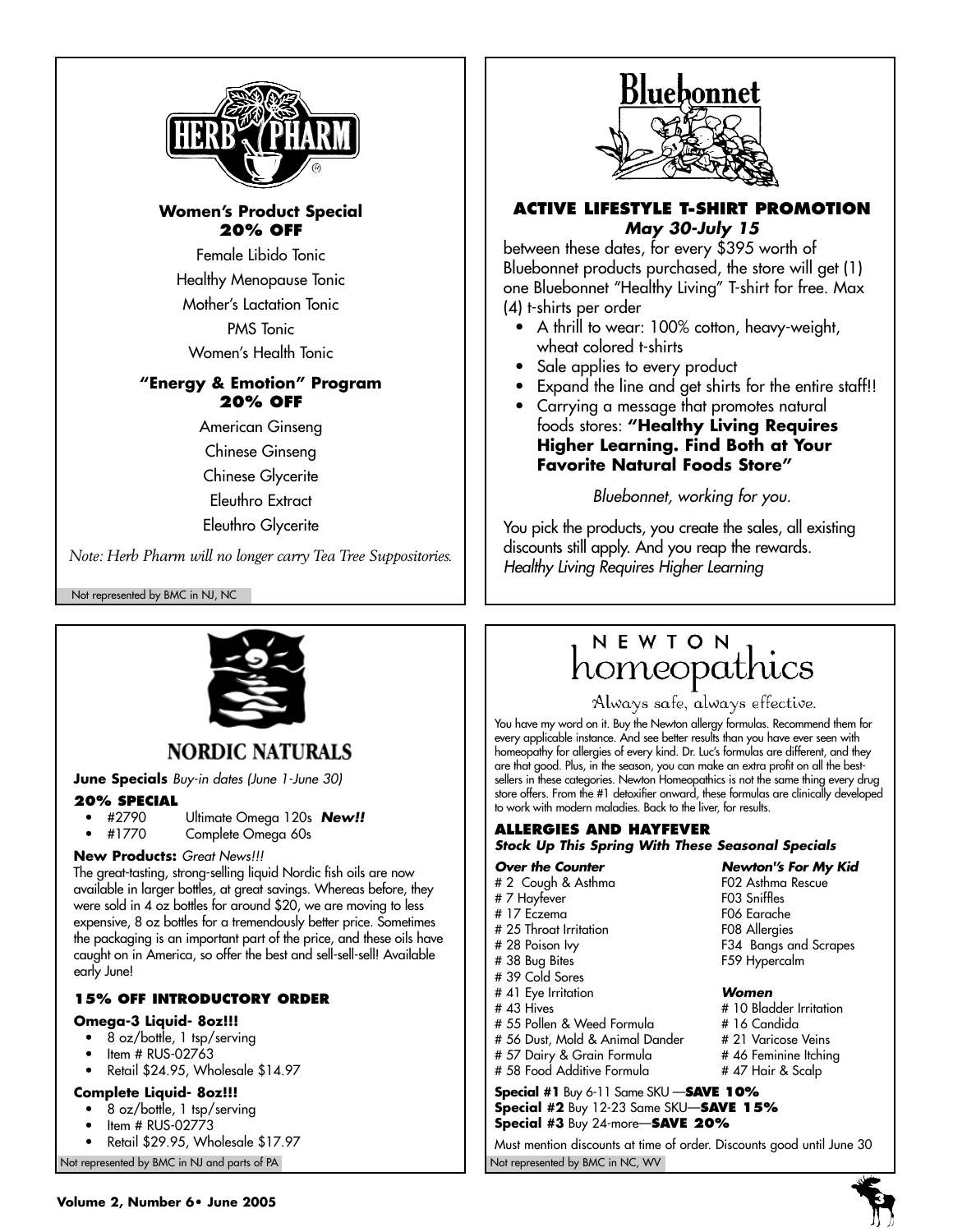# **OLBAS®**

**Outdoor fun means Olbas**

**inhalers.** Stock the Olbas inhalers and the power inhalers. The Power Inhalers are geared for the sports market and everyone is now gearing up for the outdoors.

#### **Nature's Wonderland June Special: BUY 4, GET 1 FREE**

#### **Healthy Liver & Gall Bladder**

**Support™**, 60 Vcaps/450mg Proprietary Blend, 450mg — Dandelion root, Rhubarb root, Milk Thistle seed, Blessed Thistle herb, Buckthorn bark, Celandine herb, Red Clover blossoms, Rest Harrow root, Yarrow herb, Lungwort leaves.

Wholesale: \$5.25 Retail: \$8.75

**Blueberry Leaves**, 60 Vcaps™ /525mg (Vaccinium myrtillus) Wholesale: \$4.05 Retail: \$6.75

Did you know that many of the Penn Herb Company herbal formulas are also sold in boxed loose packages? Great formulas ready for the tea ball and some healing water.

Check out their updated website and get information on these great formulas or call BMC and ask for a price list and an herbal ingredients page today

# EssentialFormulas

**Fast Track promo pricing** continues on either size (or mix-and match) of

### **Dr. Ohhira's Probiotics 12 PLUS:**

- Buy 6 boxes get **FREE SHIPPING**
- Buy 10 boxes get **5% OFF AND FREE SHIPPING**
- Buy 20 boxes get **10% OFF AND FREE SHIPPING**

(larger discount quantities available)

Display contest begins – details in Whole Foods Magazine

Not represented by BMC in PA, NJ

# AROMA

The Essence of Well-Being®

#### **AROMALAND's New Ceramic Aroma Diffusers**

- Hand Crafted by AROMALAND in Santa Fe, NM
- Proudly marked "Made in USA"
- Quality diffusers at competitive prices
- Distinctive, contemporary styling
- Wide color and price selection
- Suitable for use in home, spa, office and reception settings
- All diffusers ship with tea light and Essential Oil sample

#### **JUVO'S SUPER DISPLAY DEAL CONTINUES.**

Get a sturdy and versatile hand blender to <sup>g</sup>iveaway with case purchases of Juvo.

#### **The deal**

#### **BUY (2) CASES OF JUVO AND GET 12 FREE MIXERS BUY (3) CASES OF JUVO AND GET 18 FEE MIXERS**

#### Display header reads, **"Buy Juvo by the box and get a free mixer!"**

This deal is while supplies last, so…make summer Juvo time.

Juvo is a raw foods meal replacement high in enzymes. It is like no other product out there and attracts raw-foodists, outdoorspeople, dieters and the smart health food buyer who understands the benefits of high-enzyme raw foods.

"The good news is that most modern degenerative diseases are preventable including obesity. Vegetarian raw foods allows our bodies to function more smoothly with less health related problems. Eating plant-based foods such as vegetables, whole grains, and sea-vegetables is the best way to maintain a strong, healthy body".— Juvo

Not represented by BMC in PA, NJ



# The Hair Doc Company MANUFACTURER / IMPORTER / DISTRIBUTOR

#### **Summer exercise and summer sun means summer baths!!**

Stock up now and capture this market, suggest this market, promote this market—and see the sales rise!!!

Hair Doc has a large, high-quality, well-priced selection of bath tools, loofahs (mitts and hand pads), sponges, and all the other essential instruments of fine body care: nail files and clippers, even cosmetic brushes and lip and eye pencils!

For a discerning collection of body brushes (sizes and textures), sisal products, and more—**stock the best, Hair Doc!**

Also available, the finest quality European toothbrushes in natural and nylon bristle by Bass®

## **TESTIMONIALS COUNT**

(Clostridium difficile (C. Difficile) is a species belonging to the genus "Clostridium", known as one of the causative agents of food intoxication and chronic diarrhea found in hospitals and nursing homes everywhere nowadays. The latest rampant superbug!)

"My stools are back to pre c-diff and are normal again. After a year of suffering I am extremely excited and I know that your product has helped me! My last c-diff test came back negative and everything was normal with my colonoscopy. I was on the verge of having a bowel flora transplant and going on "experimental" drugs before I started your probiotics. I had become resistant to the antibiotics they had me on, and was basically out of options. Strangely enough I told the Doctors what I am taking, and they don't seem to care too much. And it's a shame because I know there are thousands out there like me who they could help with this product if they would just listen.

Well, I just wanted to give you an update on my condition. We were able to drive to Pennsylvania from Kansas City (a 13-hour drive) for the holidays with no problems! Please let Dr. Ohirra know how much I appreciate what he has done with this product."  $-BP, 11/05$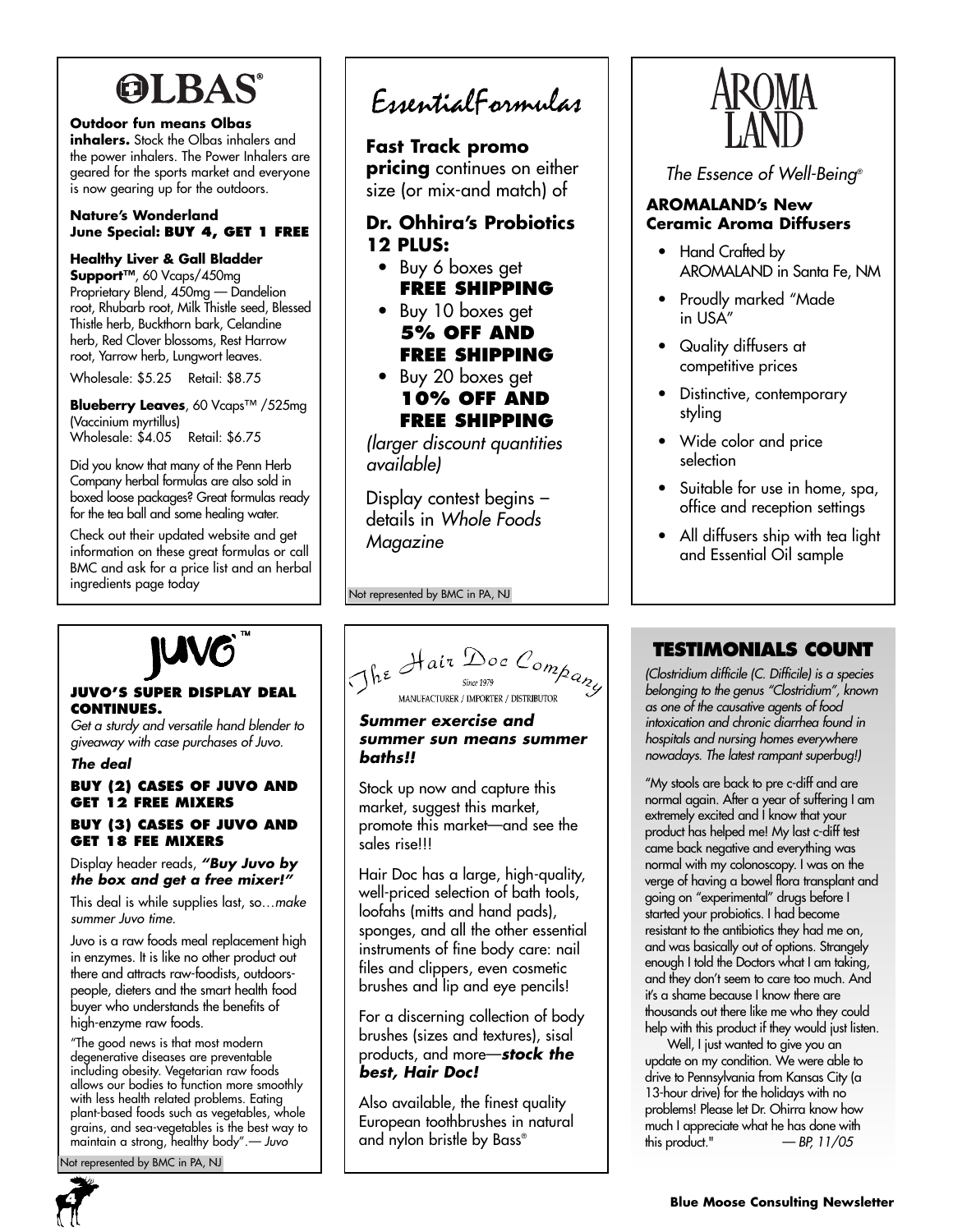

**Himalaya USA bodycare** products continue to get accolades in the press.

Our Natural Himalaya Herbals Soothing Body Lotion was named "Editors Choice" by Women's Health & Fitness magazine for May. A demand is being generated for these products.

**Soothing Body Lotion-dry** 7 oz \$5.39 – retail \$8.99 **Soothing Body Lotion – normal** 7 oz \$5.39 – retail \$8.99

# **Stock up and Save on this HOT-selling products**

| <b>PURE HERBS AND LIVERCARE PROMO</b> |                  |                   |  |
|---------------------------------------|------------------|-------------------|--|
| Quantity                              | <b>LiverCare</b> | <b>Pure Herbs</b> |  |
| ~120                                  | 10%              | 5%                |  |
| 20                                    | 17%              | 7%                |  |
| 32                                    | 20%              | 10%               |  |
| 64                                    | 27%              | 15%               |  |
| 100                                   | 30%              | 18%               |  |
| 250                                   | 32%              | 20%               |  |
| 500                                   | 35%              | 23%               |  |

Really Grow the section: **Clean Living Detox Program**® and Women's Product Kits—**Total Care for Women**® are **NOW an additional 35% OFF!** Beautiful packaging for these effective programs. Ask for details.



**Health Education : Health Products : Aloe** 

**Aloe Healing Skin Gel**® is one of the best products you can offer your customers this summer !!

The Skin Gel is made from fresh Certified Organic Whole Leaf Aloe Vera Juice, thickened naturally with seaweed. The formula contains 1% skin nutrients of Vitamin E, A and C combined with herbal extracts of Azulene from Chamomile and Allantoin...

Aloe is a lifetime educational course on healing:

### **The best Aloe is Aloe Life**

Skin irritation such as hives, eczema and psoriasis have received great relief from detoxing and cleansing, of the liver. To encourage detoxing and liver cleansing, drink 1-3 ounces of the **Aloe Life Aloe Vera Juice** daily along with the **Fiber Mate** by Aloe Life. **Herbal Aloe Detox Formula** by Aloe Life can provide even more of a detox. A great formula to take at least once a year (1-3 Months at 1-8 ounces) for a very effective cleaning of the tissues and liver!



**June Sales**

#### **Zero Zitz! Cease-the-Grease Kreamy Kleanzer 10% OFF DIRECT ORDERS**

Choose products that are both effective and enhance your well being! Zero Zitz nourishes, exfoliates, hydrates, cleanses and tones while helping you see your way clear!

Cease-the-Grease includes Hempseed, Hibiscus & Rosemary. 6 FL OZ

#### **Well-in-Hand Goes Hollywood**

Universal Studios wanted only the coolest natural products as background scenery for their new comedy movie Kicking & Screaming set for release on May 13, 2005. Written by the late screenwriter Leo Benvenuti the movie boasts an all-star cast that includes; Will Ferrell, Robert Duvall, Kate Walsh, Mike Ditka and Musetta Vander.

Well-in-Hand products in a major Hollywood movie. How cool!

Well-in-Hand is now available through Threshold Enterprises and the ever-popular local distributor, Robinjay Enterprises.



# **PERFEC** ORGANICS

## **Summer Skin Care**

**100% Pure Shea Butter original unscented**

## **15% OFF NEW ORDERS OF 8 OR MORE Certified Organic**

Our unique and gentle production method creates a Shea Butter unmatched in purity and natural content…with a smooth, soft consistency it absorbs easily into the skin. Offering exceptional benefits for face and body care. Super concentrated and super effective!

Great for after sun care…helps soothe sunburns and keeps summer skin hydrated and nourished.

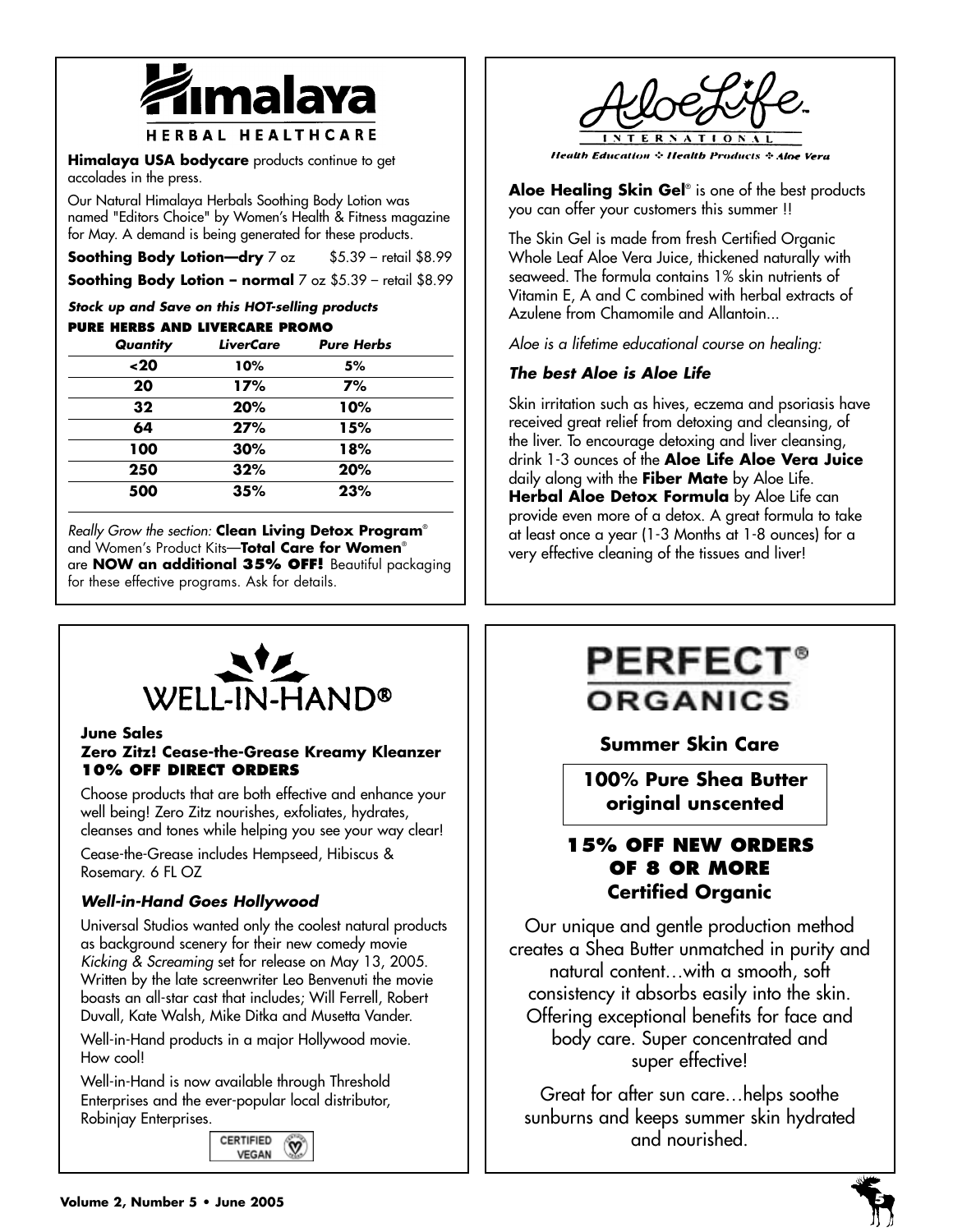### **Blue Moose Consulting**

P.O. Box 557 Falls Church, Va. 22040-0557

**GOT EMAIL?** IF YOU'D LIKE TO RECEIVE INFORMATION BY EMAIL, SEND YOUR REQUEST TO MICHAEL@BLUEMOOSECONSULTING.COM

## **VISIT US AT OUR WEBSITE! WWW.BLUEMOOSECONSULTING.COM**

## **Project: Honest Shelf Life**

*continued from page 1*

TLC. Bottom line is that we can all sell whatever we put our minds to; so remember why you bought these items, and highlight them.

If that is not the course of action (most people buy items that they want to sell, so let the joy in that experience resonate!!), then be pragmatic and get rid of the items in a creative way. Having a discount shelf is a solution for some but not others. But, even here—it is how you do it. Make decisions early in the timeline, and you can fairly discount 20-25% and still make a profit. Too many people discount dated products, using old logic that "this is OK."To the consumer, it tells a different story.Take a loss when you have marketed a product ineffectively for two years: it will be good for your business! Fact: word of a negative incident spreads 100 times faster than any good news (*Guerilla Marketing*, volume one).

Make a discount sales sheet, itemizing the products you no longer plan to carry, suggesting that these "unknown jewels" are a find for the smart consumer. Creativity can keep cash flow steady, and customers

#### **MARKETING IDEAS**

Some stores are "basket stores". Baskets by the front door, at the base of each department, near the register — are a creative way to display items with various intention: sales items, highlighted items, items to be eliminated from current inventory; seasonal items made for the "basket sale" local handicrafts from artisans, etc. A basket is to be mulled through like a treasure quest. The sunny months are the best time for basket sales — so get some baskets (fair trade vendors) and make a shelf in a new shape.

looking closely at all items for a savings on what they perceive as good products. Even the deal hounds will have a more legitimate confidence in your business intentions!

But, by all means, don't ignore the freshness factor. To have a customer feel that your shelves are minefields of dated, ineffective miscalculations is to probably

lose that customer. Take the time. Clean the shelves.This is the best time to bring the Spring Cleaning mentality to your store. A big sweep now, and a new system for the future.You will feel good about every item your customer picks up, and they will feel good about you. That is the healthy way our industry needs to function! \*

### **How to reach Blue Moose Consulting**

*Call as often as necessary: we want to be of assistance* Blue Moose Consulting • Michael Hennessey office: 202-588-8238 • cell: 202-236-3735 • fax: 202-986-9501 Michael@bluemooseconsulting.com • www.bluemooseconsulting.com PO Box 557 • Falls Church, VA. 22040-0557 3509 Connecticut Ave., NW, # 150 • Washington, DC 20008

#### **COMPANIES REPRESENTED:**

#### **Bluebonnet Nutrition Corporation**

www.bluebonnetnutrition.com 800-580-8866 fax: 1-281-240-3535 Sugar Land, Texas 77478

#### **Herb Pharm**

www.herb-pharm.com information: 541-846-6262 orders: 800-348-4372 fax: 800-545-7392 Williams, Oregon 97544

#### **Nordic Naturals: The Ocean Product Authority**

www.nordicnaturals.com 800-662-2544 • 831-724-6200 fax: 831-724-6600 Watsonville, CA. 95076

#### **Essential Formulas, Inc.**

www.EssentialFormulas.com 972-255-3918 fax: 972-255-6648 Irving, Texas 75062-8005

#### **Perfect Organics, Inc.**

www.perfectorganics.com 888-304-4558 fax: 703-852-7199 Merrifield, VA 22116

#### **Newton Homeopathics** www.newtonlabs.net 800-448-7256 • 770-922-2644 fax: 1-800-760-5550 Conyers, GA 30012

**Well-in-Hand: Epic Herbal Medicinals** www.well-in-hand.com 434-534-6050 • 888-550-7774 fax: 434-534-6040

#### Forest, VA. 24551-1200 **Aloe Life International**

www.aloelife.com 619-258-0145 orders: 1-800-414-ALOE (2563) fax: 619-258-1373 San Diego, CA. 92107

#### **The Hair Doc Company**

www.thehairdoccompany.com 800-7 hair doc 818-882-4247 fax: 818-341-3104 Chattsworth, California 91406 **Olbas/Penn Herb Co., Ltd.**

www.olbas.com • pennherb.com 215-632-6100 orders: 800-523-9971 fax: 215-632-7945 Philadelphia, PA. 19154

#### **Himalaya USA**

www.himalayausa.com 800-869-4640 fax: 713-863-1686 Houston, Texas 77042

#### **AromaLand, Inc.**

www.aromaland.com 505-438-0402 • 800-933-5267 fax: 505-438-7223 Santa Fe, NM 87507

#### **Healthville USA Corp./Juvo**

www.gojuvo.com 714-562-1515 • 800-558-Juvo (5886) fax: 714-562-1516 Buena Park, CA 90620

Opinions expressed in this newsletter are solely those of Blue Moose Consulting. Blue Moose Consulting is not paid for endorsing any products.

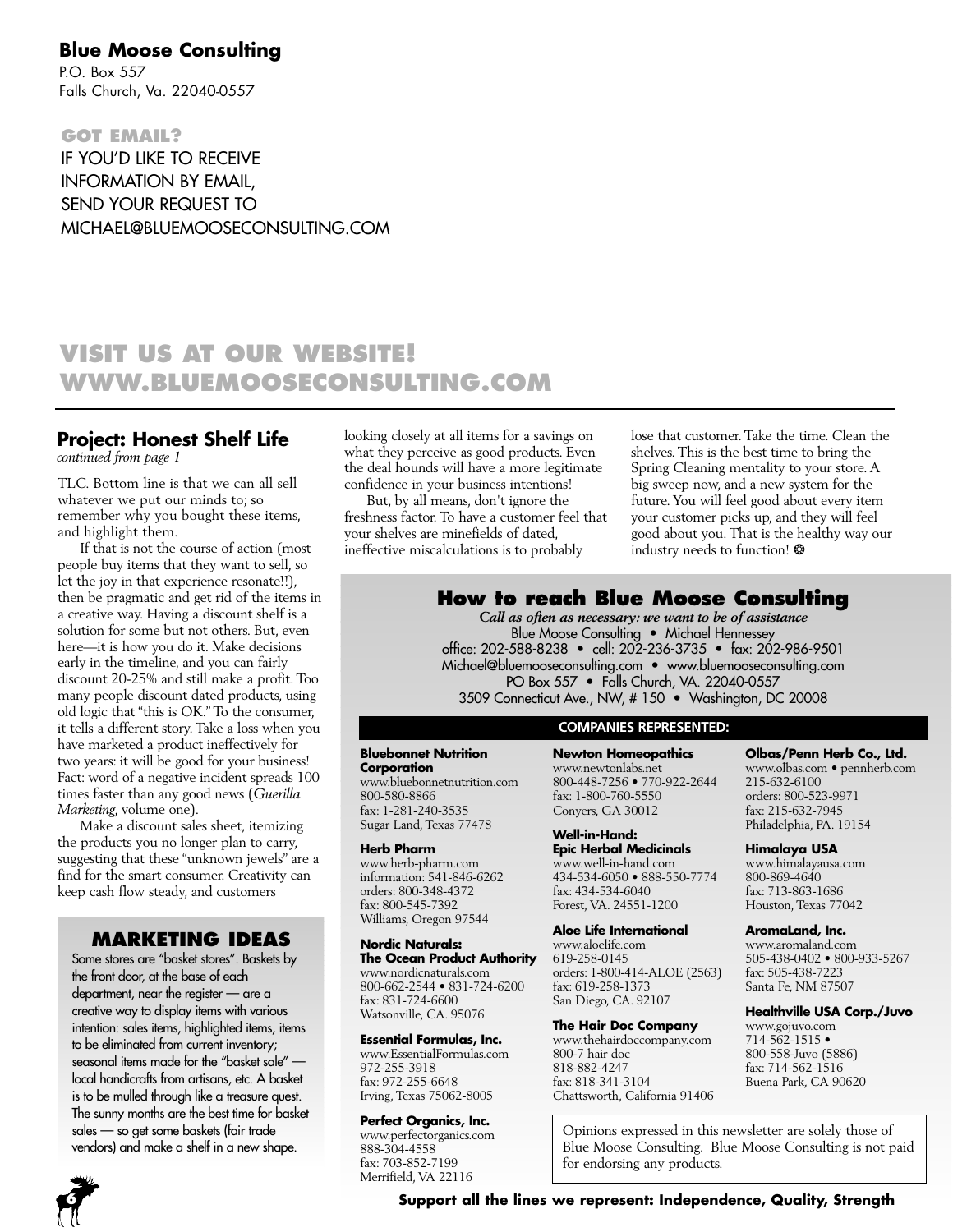

5-18-2005

Dear Valued Bluebonnet Retailer:

Over the past few years, I have noticed a trend that is changing the face of our industry. Many of the family businesses that helped catapult this industry to where it is today have changed hands over the past several years. As the industry evolves and business owners age, I suppose some of this is inevitable. However, I can count 10 supplement companies alone that have had ownership changes in the past 2 years. This is an alarming rate, and I believe it is important to ask ourselves why.

As I look at our company, we were founded on the basic principle that we offer the highest quality nutritional supplements in the industry, sold exclusively to natural food stores. However, like all businesses, inevitably, they must make a profit, or they become extinct. Being one of the youngest, full-line vitamin companies in the industry, I suppose the reason we are not in company with other contemporary players is because it has become increasingly difficult to enter this marketplace and make money in today's business climate. Newcomers just cannot figure out how to compete with the mass market, catalogs, the internet and the discounting mentality that has evolved over the past few years. As a matter of fact, even the older players are having difficulty with these issues, which has thrown several of them into financial hardship or peril. Manufacturers are often requested to give large discounts to retailers, and quite honestly, I believe this has put heavy burdens on these companies to make a profit. Unfortunately, many have given in to these pressures rather than fight a battle making it impossible for them to remain profitable and forcing many to either sell or bring on a financial partner.

Here, at Bluebonnet, we often have to make difficult decisions when it comes to offering retailers our brand. With the pressure of discounting being a major factor for many stores, we are asked to discount our brand at a level that puts our existence in jeopardy. We miss out on many new store openings because of our decision to pass on these opportunities. This is always difficult; however, it is our intent to remain in business and family-owned, as well as, consistently offer a premium, high-quality product line your store will be proud to sell. Our family commitment to you is to stay independent, offer a world-class product, at fair market prices sold exclusively to natural food retailers.

In making these decisions, we always remember that we are an industry of specialty products sold by specialty retailers. After all, carrying exclusive brands, like Bluebonnet, is the foundation upon which most stores were built. In fact, that's precisely what makes our specialty channel so "special" - the fact that our customers can buy unique products and get invaluable information and education that are not available elsewhere – on the internet or in mass market. It is important to remember why each of us got into this business: to be passionate advocates for healthy living to health-conscious consumers through the use of superior natural foods and supplements. Of course, we must all remain profitable in doing so. Our customers depend on each of us to not only be educated about the fine products we sell but to be fiscally smart and responsible to stay in business. In a specialty industry like ours, retailers and manufacturers need to recognize that our success is symbiotic. There is a built-in dependency on each other. We need to be an active part of each other's futures by running businesses that will be viable for many years to come. With many wounded and dead soldiers in the field – both on the manufacturing and retail side - it's obvious that discounting and supporting brands that don't support this channel will not secure either of our futures.

So please keep our wonderful industry alive. Keep it unique, keep it specialized. Support those who support you. We at Bluebonnet have been committed to the Natural Foods Industry since 1991. I hope our market position today is living proof that our industry alone is enough to support all of us. Thank you for your continued business and best of health to you!

Warm and Healthy Regards, Gary Barrows President